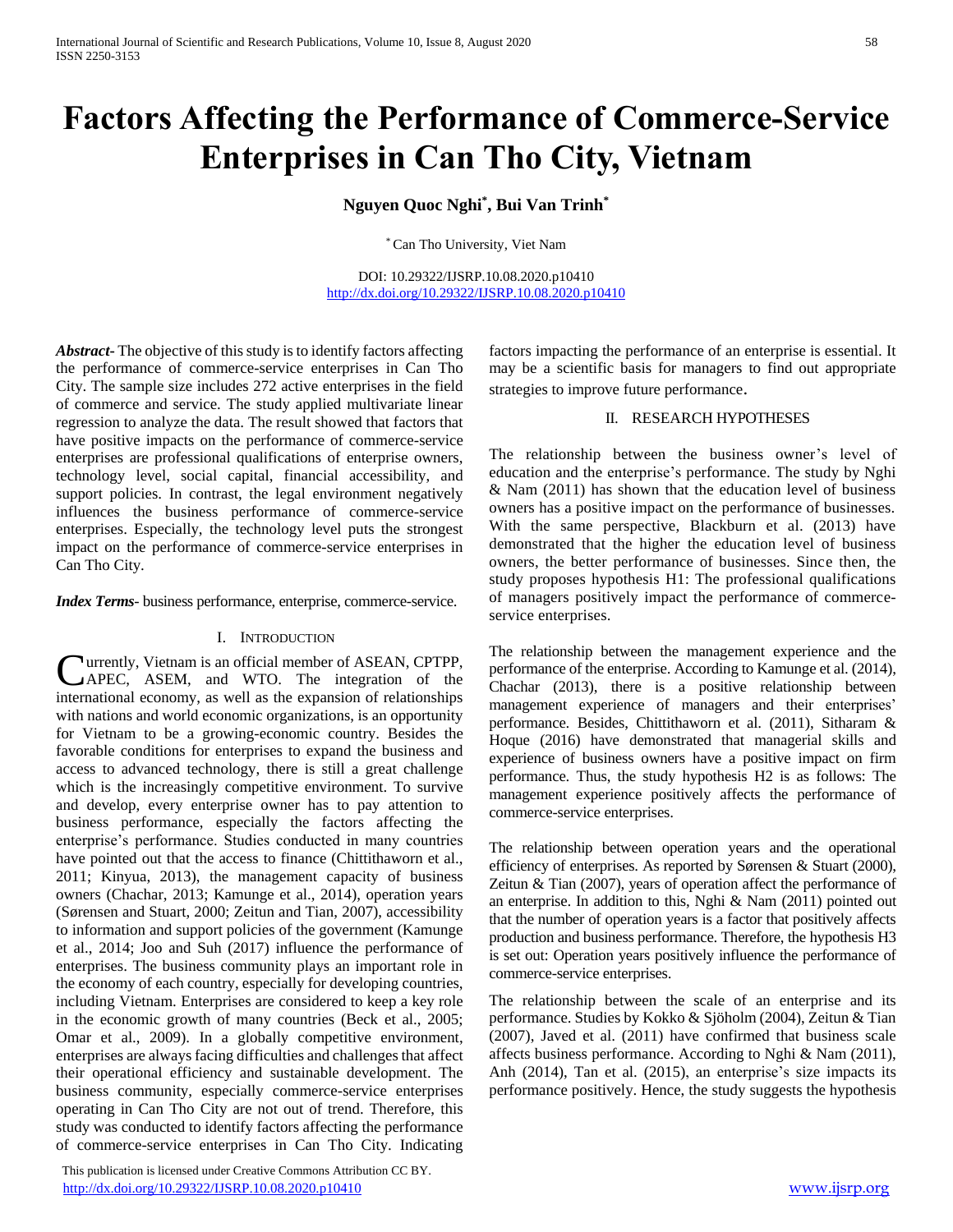H4: The business size has a positive impact on the performance of commerce-service enterprises.

The relationship between asset structure and business performance. According to Nhut & Thao (2014), the ratio of fixed assets to total assets affects the performance of enterprises. Similarly, Zeitun & Tian (2007), Onaolapo & Kajola (2010) said that the ratio of fixed assets to total assets harms enterprises' performance. Thus, the study hypothesizes H5: The asset structure negatively affects the performance of commerce-service enterprises.

The relationship between technology application and operational efficiency of enterprises. Arinaitwe (2006), Sitharam & Hoque (2016), Nhut (2014) have suggested that the application of advanced technologies into business production helps enterprises improve productivity, reduce costs, and increase efficiency. Therefore, the hypothesis H6 is proposed as follows: The application of technology has a positive impact on the performance of commerce-service enterprises.

The relationship between the revenue growth rate and operational efficiency of enterprises. The study by Nghi & Nam (2011) has found out the positive impact of revenue growth rate on enterprises' performance and development. Also, Zeitun & Tian (2007) argued that the revenue growth rate favorably affects the performance of enterprises. From the above discussion, hypothesis H7 is as follows: The revenue growth rate has a beneficial impact on the performance of commerce-service enterprises.

The relationship between social capital and enterprise performance. Research by Fatoki (2011) has proved that social relationships positively influence the business performance of enterprises. Similarly, researches by Tan et al. (2015), Nghi & Nam (2011) showed that social capital is very important for the development of enterprises and positively affects their performances. Since then, the study sets out H8: The social capital positively contributes to the performance of commerce-service enterprises.

The relationship between financial accessibility and the performance of enterprises. According to Acquah & Table 1: Interpretation of observed variables in the research model Mosimanegape (2007), Okpara & Wynn (2007), Chittithaworn et al. (2011), Kinyua (2013), Kamunge et al. (2014), Sitharam & Hoque (2016), financial accessibility contributes to improving financial resources of enterprises, positively affecting the efficiency of business activities. Therefore, the hypothesis H9 is made: The accessibility to finance beneficially affects the performance of commerce-service enterprises.

The relationship between support policies and the performance of enterprises. According to Thuong & Chung (2015), Hung & Thuy (2015), the government's support policies have a great influence on the performance of enterprises, thereby motivating enterprises to make investment expansion decisions. In agreement with the above findings, Kamunge et al. (2014), Joo & Suh (2017) showed that the support from the government is one of the factors affecting the performance and the ability to expand the scale of businesses. Therefore, the study offers the hypothesis H10: Support policies positively impact the performance of commerce-service enterprises.

The relationship between the legal environment and the performance of enterprises. Mwangi et al. (2013), Kamunge et al. (2014), Sitharam & Hoque (2016) confirmed that the legal environment plays an important role, affecting the performance of enterprises. Negative issues in the legal environment adversely affect the performance and development of the business community. Hence, the hypothesis H11 is given: The legal environment has a negative influence on the performance of commerce-service enterprises.

To identify factors affecting the performance of commerceservice enterprises, the research model is set up as follows:

$$
Y = \beta_0 + \beta_1 X_1 + \beta_2 X_2 + \beta_3 X_3 + \beta_4 X_4 + \beta_5 X_5 + \beta_6 X_6 + \beta_7 X_7 + \beta_8 X_8 + \beta_9 X_9 + \beta_{10} X_{10} + \beta_{11} X_{11}
$$

In which: Dependent variable  $(Y)$  is the business performance (measured by ROA, ROE, ROS).  $X_i$  are independent variables (explanatory variable).

| No. | <b>Observed variable</b><br><b>Interpretation</b> |                                                                                                                                               |        |  |  |
|-----|---------------------------------------------------|-----------------------------------------------------------------------------------------------------------------------------------------------|--------|--|--|
|     | The manager's level of<br>education               | Get value corresponding to the manager's education level: $1 =$ Intermediate or lower,<br>$2 =$ College, $3 =$ University, $4 =$ Postgraduate |        |  |  |
| 2   | Management experience                             | Measured by the number of years directly involved in the management of the<br>manager (year)                                                  |        |  |  |
| 3   | Operation time                                    | Measured by the number of operation years of the enterprise up to the time of the<br>study (year)                                             |        |  |  |
| 4   | Business size                                     | Get the value corresponding to the size of the enterprise: $1 =$ micro, $2 =$ small, $3 =$<br>medium, $4 = \text{large}$ .                    | $^{+}$ |  |  |
| 5   | Asset structure                                   | Fixed asset/total asset of the enterprise at the time of the study (%).                                                                       |        |  |  |
| 6   | Technology level                                  | Get the value corresponding to the level of technology application into the operation.<br>Measured by the 5-level Likert scale.               |        |  |  |
|     | Revenue growth rate                               | Measured by revenue growth of the following year compared to the previous year (%).                                                           | $+$    |  |  |
| 8   | Social capital                                    | The relationship between the enterprise and regulatory agencies or associations.<br>Measured by 5-level Likert scale,                         | $^{+}$ |  |  |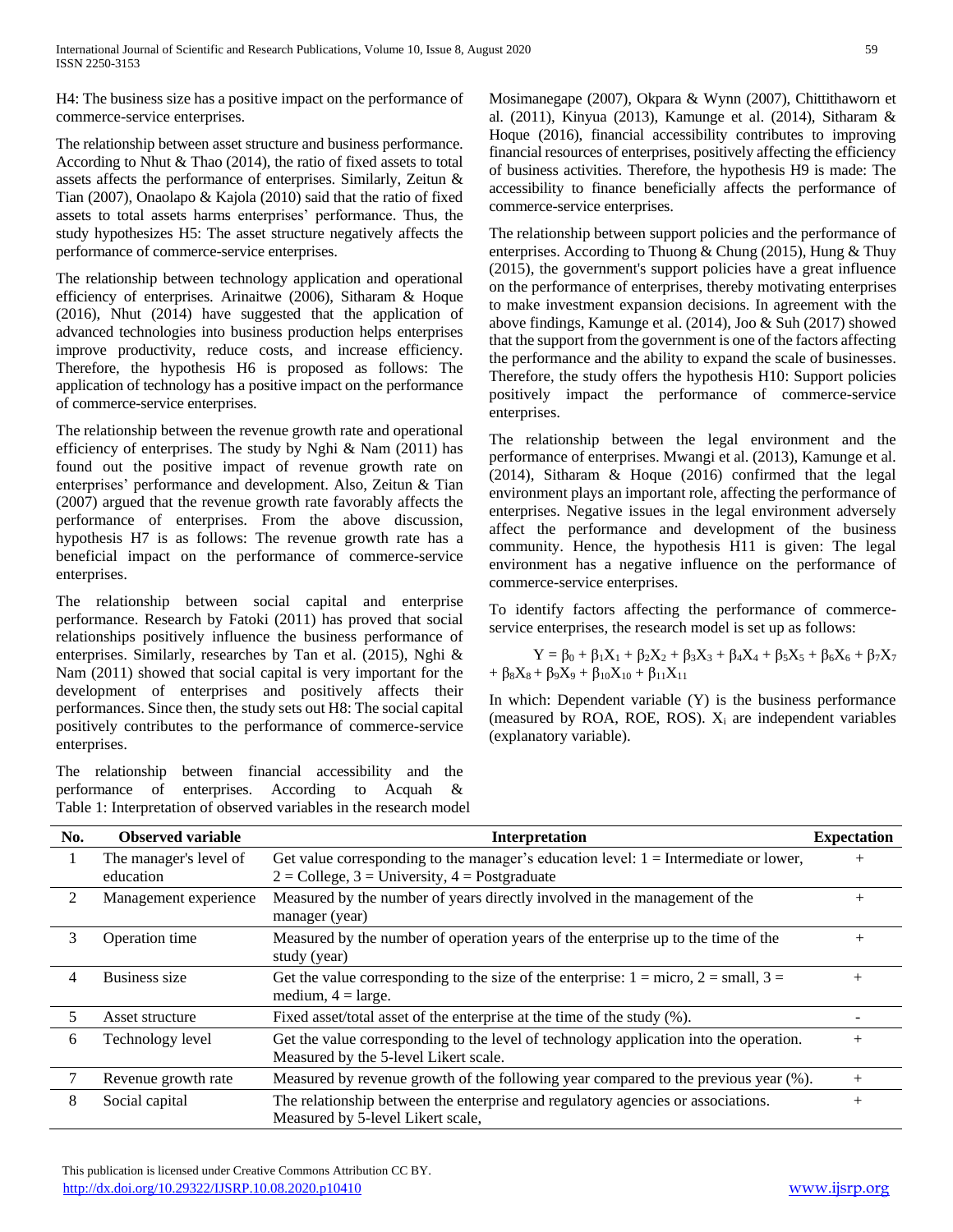| No. | <b>Observed variable</b> | <b>Interpretation</b>                                                                                                 |  |  |
|-----|--------------------------|-----------------------------------------------------------------------------------------------------------------------|--|--|
|     | Financial access         | The total amount that the enterprise can borrow from credit institutions (billion<br>VND).                            |  |  |
| 10  | Support policy           | Get the value corresponding to the accessibility to support policies. Measured by the<br>5-level Likert scale.        |  |  |
|     | Legal environment        | Get the value corresponding to the favorable level of the legal environment.<br>Measured by the 5-level Likert scale. |  |  |

*Source: Authors' proposal, 2019*

## III. RESEARCH METHODOLOGY

To test the research hypotheses, the multivariate linear regression was used to determine affecting factors and the impact degree of each factor on the performance of commerce-service enterprises.

According to Green (1991), Tabachnick & Fidell (1996), the minimum sample size in the regression analysis is calculated using the formula  $50 + 8m$  (where m is the number of independent variables). The research model is established with 11 independent variables which means the minimum sample size should be 138 observations. The quota sampling was applied to collect primary data with a sample size of 272 enterprises. Enterprises were surveyed about basic information, employment situation, fixed

asset, capital, revenue, profit, operation time, accessibility to support policies.

#### IV. RESEARCH RESULTS AND DISCUSSIONS

Based on Table 2, the research model has a significance level of  $Sig.F = 0.000$  which means that there is a linear relationship between the performance of enterprises (measured by ROA, ROE, ROS) with at least one of the independent variables. The multicollinearity test result shows that VIF values are all less than 10. Therefore, the research model does not reach multicollinearity. The Durbin Watson coefficient is in the allowed range (between 1 and 3). It is possible to conclude that the research model does not violate autocorrelation.

Table 2: Research hypotheses test result

|                                     | <b>ROA</b>                           |                                   | <b>ROE</b>                           |                                           | <b>ROS</b>  |                                   |
|-------------------------------------|--------------------------------------|-----------------------------------|--------------------------------------|-------------------------------------------|-------------|-----------------------------------|
| Factor                              | <b>Unstandardized</b><br>value $(B)$ | <b>Significance level</b><br>Sig. | <b>Unstandardized</b><br>value $(B)$ | Significance level Unstandardized<br>Sig. | value $(B)$ | <b>Significance level</b><br>Sig. |
| Constant                            | $-.315$                              | 0.000                             | $-0.372$                             | 0.000                                     | $-0.392$    | 0.000                             |
| The manager's level of<br>education | 0.030                                | $0.002***$                        | 0.030                                | $0.004***$                                | 0.054       | $0.002***$                        |
| Management experience               | 0.001                                | 0.388 <sup>ns</sup>               | $-6.968E - 006$                      | $0.997^{ns}$                              | 0.000       | $0.879^{ns}$                      |
| Operation years                     | $-0.002$                             | 0.303 <sup>ns</sup>               | $-0.001$                             | $0.571^{\text{ns}}$                       | $-0.003$    | 0.439 <sup>ns</sup>               |
| <b>Business size</b>                | $-3.534E - 005$                      | 0.998 <sup>ns</sup>               | 0.002                                | $0.886^{ns}$                              | 0.018       | $0.452^{ns}$                      |
| Asset structure                     | $-0.001$                             | $0.864^{ns}$                      | 0.004                                | $0.622^{ns}$                              | 0.001       | $0.939^{ns}$                      |
| Financial access                    | $-6.718E - 005$                      | $0.904n^{ns}$                     | 0.001                                | $0.036***$                                | 0.001       | $0.497^{ns}$                      |
| Revenue growth rate                 | $-0.001$                             | $0.616n^{ns}$                     | 0.000                                | $0.859^{ns}$                              | 0.003       | $0.342^{ns}$                      |
| Social capital                      | 0.017                                | $0.059*$                          | 0.022                                | $0.034***$                                | $-0.008$    | $0.633^{ns}$                      |
| Technology level                    | 0.038                                | $0.000***$                        | 0.040                                | $0.000***$                                | 0.052       | $0.003***$                        |
| Support policy                      | 0.045                                | $0.001***$                        | 0.057                                | $0.000***$                                | 0.047       | $0.065*$                          |
| Legal environment                   | $-0.031$                             | $0.005***$                        | $-0.032$                             | $0.009***$                                | $-0.030$    | $0.146^{ns}$                      |
| Adjusted $\mathbb{R}^2$             |                                      | 0.480                             |                                      | 0.230                                     |             | 0.507                             |
| Sig.F                               |                                      | 0.000                             |                                      | 0.000                                     |             | 0.000                             |
| Durbin - Watson stat                |                                      | 2.159                             |                                      | 1.894                                     |             | 2.152                             |

*Note: \*Significance level 10%; \*\*: Significance level 5%; \*\*\*: Significance level 1%; ns: Not significant*

*Source: Survey data of 272 enterprises, 2019*

According to the above table, out of 11 factors included in the research model, 5 factors explain the change of ROA, 6 factors explain the fluctuation of ROE, and 3 factors affect the change of ROS. The impact degree of each factor is presented below.

*The education level of the manager:* This factor positively affects the performance of commerce-service enterprises. If the owner has high professional qualifications, he or she has a better strategic vision and orientation for the development of the enterprise. Also, managers easily recognize opportunities and challenges. Therefore, the business performance will be

improved. This result is consistent with the findings of Nghi & Nam (2011), Blackburn et al. (2013).

*Technology level:* The technology level has a beneficial impact on the performance of commerce-service enterprises. This is consistent with the proposed hypothesis in the model. A high level of technology is reflected by the application of modern technologies in the production, management, and sales activities. It helps enterprises save resources, reduce costs, and improve customer relationship management, thereby enhancing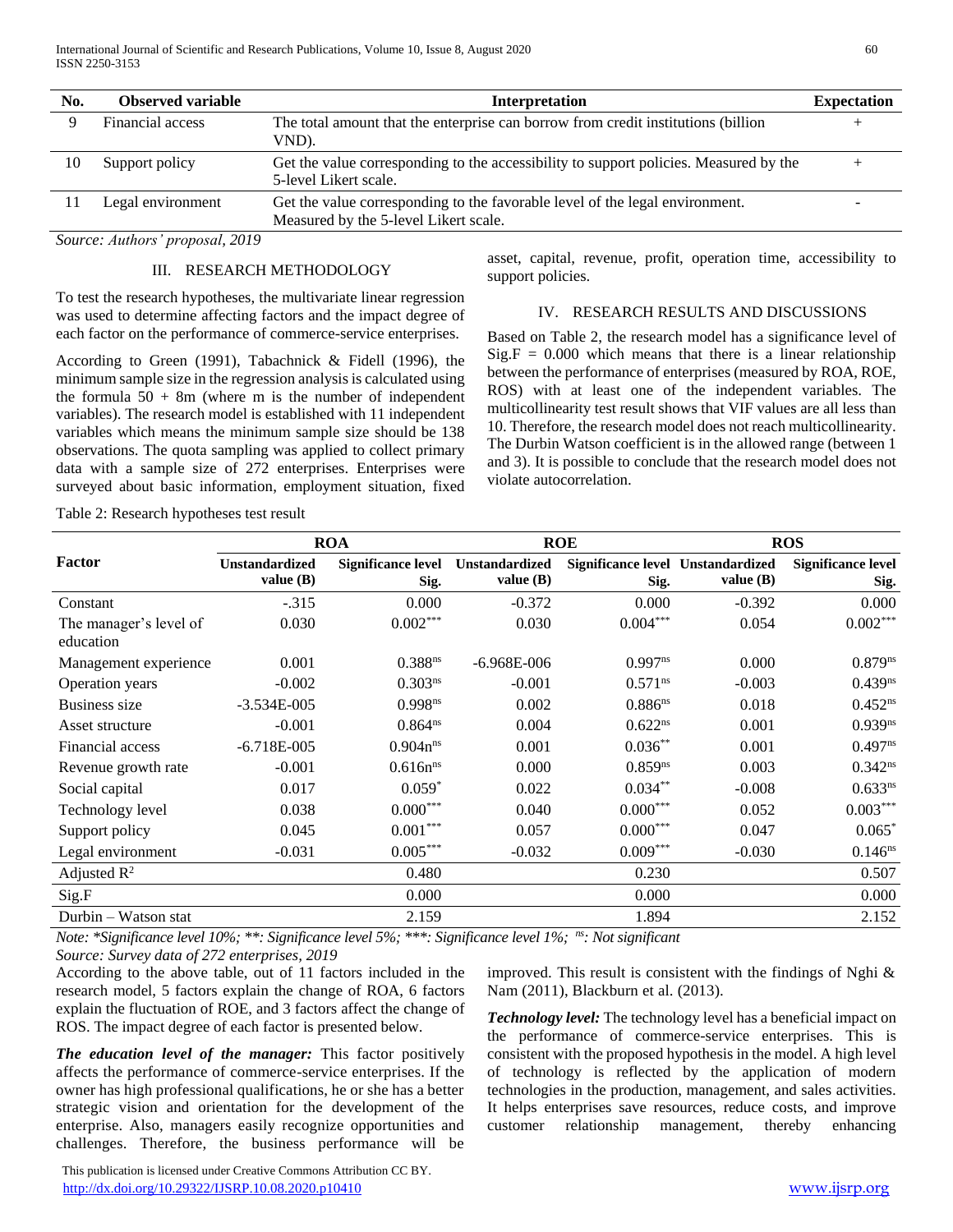operational efficiency. This result is similar to the study of Arinaitwe (2006), Sitharam & Hoque (2016), Nhut (2014)

*Social capital:* This factor positively affects the performance of enterprises (ROA and ROE). Enterprises that have good relationships with regulatory bodies and associations will have more favorable conditions to access market information and support policies. This helps enterprises expand production activities and markets. The discovery corresponds to those of Fatoki (2011), Nghi & Nam (2011).

*Financial accessibility:* This factor influences the performance of commerce-service enterprises beneficially. If an enterprise has good accessibility to finance, the financial resources will be improved and the manager will be more proactive in expanding the production scale and investing in new technologies. Hence, it enhances the business scale and competitiveness of enterprises. This result is consistent with the studies of Chittithaworn et al. (2011), Kinyua (2013), Kamunge et al. (2014), Sitharam & Hoque (2016).

*Support policies:* These policies positively impact the performance of commerce-service enterprises. When the government offers support policies related to interest rate, technology, or tax, etc., it encourages enterprises to reduce costs, improve both resources and operational efficiency. Especially for

#### **REFERENCES**

- [1] Acquah, B., & Mosimanegape, B. (2007, June). Factors contributing to the performance of small business enterprises in Botswana: a case study of Gaborone and environs. In *National Conference on the Informal Sector, Gaborone* (Vol. 6).
- [2] Anh, V. V. (2014). Business performance of JOC Vietnam Joint Stock Company. *Master's Thesis.* Vietnam National University, Hanoi.
- [3] Arinaitwe, J. K. (2006). Factors constraining the growth and survival of small scale businesses. A developing countries analysis. *Journal of American Academy of Business, Cambridge, 8*(2), 167-178.
- [4] Beck, T., Demirgüç-Kunt, A., Laeven, L., & Levine, R. (2005). *Finance, firm size, and growth.* World Bank Policy Research Working Paper.
- [5] Blackburn, R. A., Hart, M., & Wainwright, T. (2013). Small business performance: business, strategy, and owner‐manager characteristics. *Journal of small business and enterprise development, 20*(1), 8-27.
- [6] Chachar, A. A. (2013). The impact of owners' education and work experience on the growth of handicraft SMEs in Hyderabad region Pakistan. *MSc thesis.* University of Bedfordshire.
- [7] Chittithaworn, C., Islam, M. A., Keawchana, T., & Yusuf, D. H. M. (2011). Factors affecting business success of small & medium enterprises (SMEs) in Thailand. *Asian social science, 7*(5), 180-190.
- [8] Fatoki, O. O. (2011). The impact of human, social and financial capital on the performance of small and medium-sized enterprises (SMEs) in South Africa*. Journal of Social Sciences, 29*(3), 193-204.
- [9] Green, S. B. (1991). How many subjects does it take to do a regression analysis?. *Multivariate behavioral research*, *26*(3), 499-510.
- [10] Hung, T. T., & Thuy, N. T. M. (2015). Analyze the income tax policy in planning the cost of capital of joint-stock enterprises. *University of Economics and Finance Journal, 21*(31), 57-60.
- [11] Javed, T., Zafar, N., Arif, M., Haroon, M., & Kiyani, A. (2011). The impact of size and risk management on economic performance of multi-national corporations. *International Handbook of Academic Research and Teaching,* 131.

 This publication is licensed under Creative Commons Attribution CC BY. <http://dx.doi.org/10.29322/IJSRP.10.08.2020.p10410> [www.ijsrp.org](http://ijsrp.org/)

small and micro-enterprises, support policies help them access the technology and expand the business. The research result is similar to those of Kamunge et al. (2014 Thuong & Chung (2015), Joo & Suh (2017).

*Legal environment:* The legal environment negatively affects the production efficiency and business activities of enterprises. The study confirms that many enterprises face difficulties in production activities due to administrative procedures are unreasonable, overlapping, and cumbersome. The more complicated the procedures are, the more negatively they affect the performance of enterprises. This finding agrees with the results of Mwangi et al. (2013), Kamunge et al. (2014), Sitharam & Hoque (2016).

## V. CONCLUSION

Overall, the study has proved factors affecting the performance of commerce-service enterprises in Can Tho City. In particular, the qualifications of the manager, technology level, social capital, access to finance, and support policies positively affect the performance of commerce-service enterprises. Meanwhile, the legal environment negatively impacts the business performance of these enterprises. Most importantly, the technology level is the most powerful factor affecting the performance of commerceservice enterprises in Can Tho City.

- [12] Joo, H. Y., & Suh, H. (2017). The Effects of Government Support on Corporate Performance Hedging against International Environmental Regulation*. Sustainability, 9*(11), 1980.
- [13] Kamunge, M. S., Njeru, A., & Tirimba, O. I. (2014). Factors affecting the performance of small and micro enterprises in Limuru Town Market of Kiambu County, Kenya. *International Journal of Scientific and Research Publications, 4*(12), 1-20.
- [14] Kinyua, A. N. (2013). *Factors affecting the performance of Small and Medium Enterprises in the Jua kali sector in Nakuru Town, Kenya* (Doctoral dissertation, Egerton University).
- [15] Kokko, A., & Sjöholm, F. (2004). The Internationalization of Vietnamese SMEs. *EIJS Working Paper Series 193.* Stockholm, Sweden: The European Institute of Japanese Studies.
- [16] Mwangi, R. M., Sejjaaka, S., Owino, E. O., Canney, S., Maina, R., Kairo, D., ... & Mindra, R. (2013). Constructs of successful and sustainable SME leadership in East Africa.
- [17] Nghi, N. Q., & Nam, M. V. (2011). Factors affecting the effectiveness of business performance in small and medium-sized enterprises in Can Tho City. *Can Tho University Journal of Science, 19b,* 122-129.
- [18] Nhut, Q. M., & Thao, L. T. P. (2014). An analysis of the factors affecting the performance of the real estate companies listed on the Vietnam stock market. *Can Tho University Journal of Science,33,* 65-71.
- [19] Nhut, Q. M. (2014). Analysis of factors affecting the decision to apply advances in science and technology in business activity of the enterprises specializing in services and commerce in Can Tho City. *Can Tho University Journal of Science, 31,* 56-62.
- [20] Okpara, J. O., & Wynn, P. (2007). Determinants of small business growth constraints in a sub-Saharan African economy. *SAM advanced management journal, 72*(2), 24-35.
- [21] Omar, S. S., Arokiasamy, L., & Ismail, M. (2009). The background and challenges faced by small and medium enterprises. A human resources development perspectives. *International Journal of Business and Management, 4*(10), 95-102.